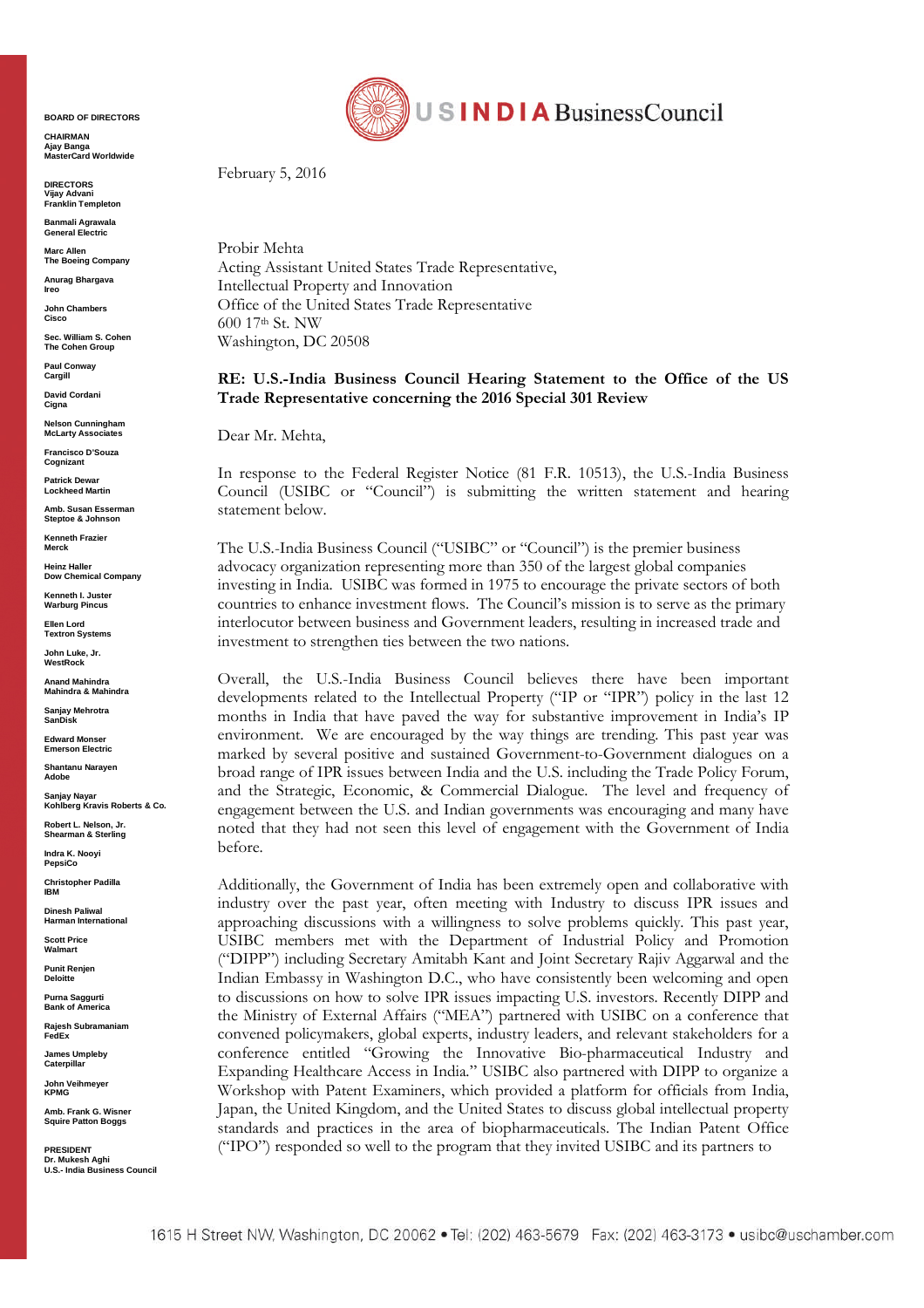form similar seminars and workshops in India's other patent offices around the country to ensure all examiners are receiving the benefit of information and experience of other jurisdictions. In short, USIBC members greatly appreciate the willingness of the Government of India to work with Industry over the past year.

The Government of India also has helped to improve judicial precedent and law by upholding decisions that have improved IPR. These positive decisions include the Delhi High Court's decisions in *MSD (Merck) v. Glenmark* and *Roche v. Cipla*. These decisions also reflected the increased capacity and competency of Indian judges to resolve patent infringement cases, assess damages, and order injunctive relief.

Another positive development in 2015 was for USIBC's member John Deere. The Delhi High Court established a positive trademark judicial precedent in *Deere & Co. & Anr. V. S. Harcharan Singh & Anr.* Even though court cases typically proceed through India's judicial system at a slow pace, the John Deere case is an example that, in certain instances, the courts in India can be expeditious on important matters of IPR.

Another significant and positive development in 2015 was that Prime Minister Narendra Modi made several public statements reaffirming his commitment to a strong and robust intellectual property regime. USIBC also took notice that the Government of India has denied several compulsory license applications, providing investor certainty and predictability that their patents will be upheld in India.

Most recently, USIBC was encouraged by the government's Start-Up India Initiative and the corresponding "Scheme for Facilitating Start-Ups Intellectual Property Rights," which recognizes that "Intellectual Property Rights (IPRs) are emerging as a strategic business tool for any business organization to enhance industrial competitiveness. Start-Ups, with limited resources and manpower, can sustain in this highly competitive world only through continuous growth and development oriented innovations; for this, it is equally crucial that they protect their IPRs." Initiatives and statements like this demonstrate a change in tone and recognition of the value of IPR to India.

The passage of the Commercial Courts, Commercial Division and Commercial Appellate Division of High Courts Bill in December 2015, which will allow for the creation of specialized commercial benches within the High Courts to more efficiently adjudicate commercial disputes, including IPR disputes having a threshold value greater than 1 crore rupees (approximately USD \$150,000), was another positive step taken by the Government of India to protect the interests of IPR holders.

USIBC also notes that the IPO has continued its modernization efforts and engaged with stakeholders in a transparent manner to discuss changes to the Patent Rules.

Unfortunately, one major setback on IPR in 2015 was the implementation of the Final Guidelines for the Examination of Patent Applications for Computer Related Inventions, which were implemented in September 2015 but then suspended, without explanation, on December 15, 2015. Aside from this development, USIBC members felt that the overall IPR environment and policies have improved in the past year.

While developments in 2015 have sent positive signals to investors, fundamental challenges remain in the protection of IPR in India, many of which are legacy issues from past Governments. This is why USIBC would recommend that India remain on the Priority Watch List, but would note, however, that USIBC's members eagerly await the Government of India's ("GOI") release of the National Intellectual Property Rights Policy ("National IPR Policy), which will further articulate the government's intentions to increase the protection of IPR. USIBC would like to reserve its right to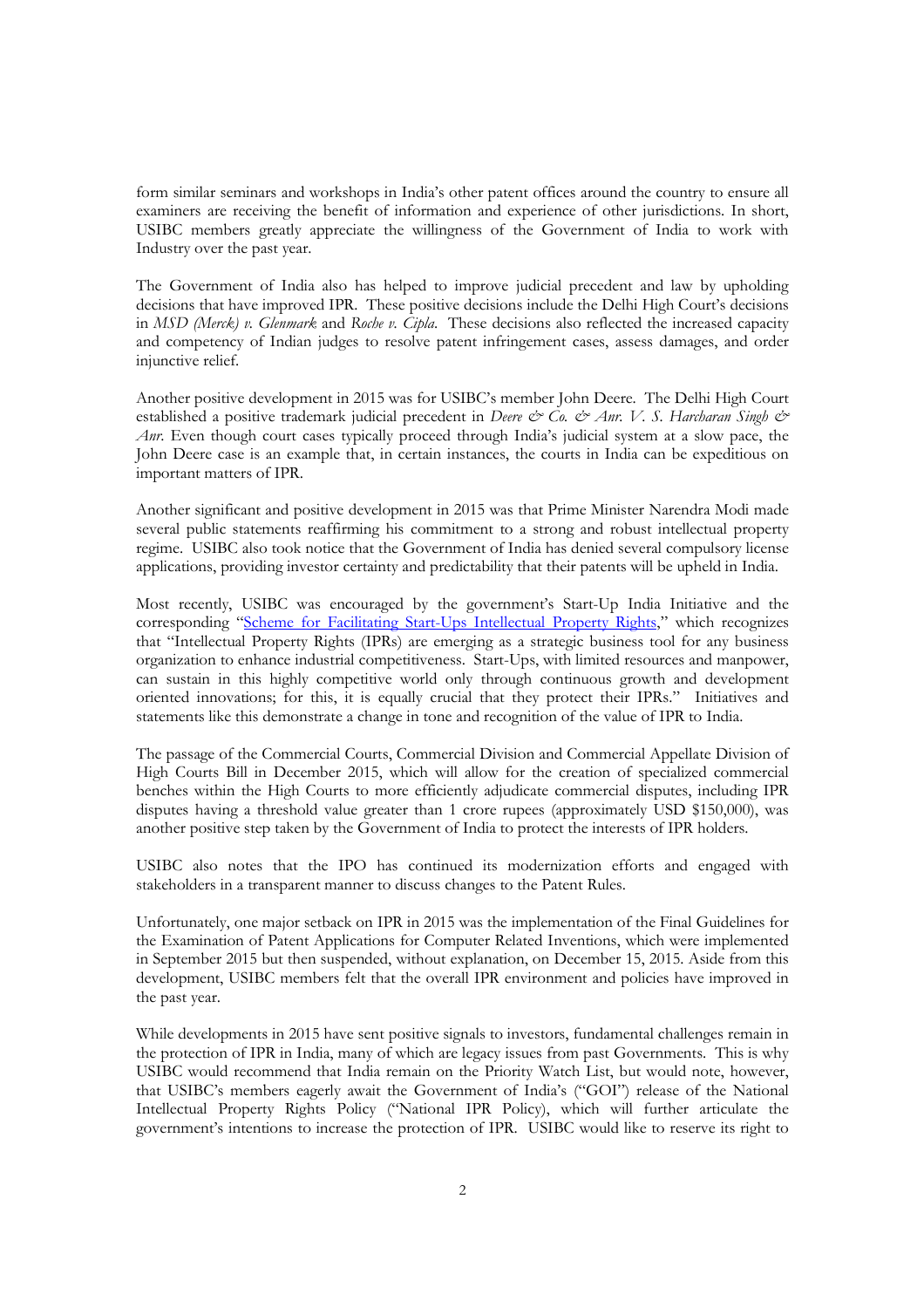amend its filing to take note of the National IPR Policy when it's released, and potentially recommend an upgrade to India's ranking at that time.

The Council will continue to support and encourage constructive efforts to collaborate with the GOI to strengthen IPR in India. Below are some of the ongoing issues and developments facing USIBC members broken down by sector. The Council hopes the list below serves only as a potential agenda for further collaboration and discussion with the Government of India.

# **Media and Entertainment**

With 800 plus television channels, more than 139 million pay-tv households, 94,000 plus newspapers and over 1,000 films produced annually, India's vibrant media and entertainment ("M&E") industry provides an attractive growth opportunity for global and domestic media and entertainment companies.

Over the last several years, India has made significant progress modernizing its pay-TV market. Today, with 168 million TV households and 149 million pay TV ("C&S") subscribers, India is the world's second largest television market after China. Moreover, in 2014 alone, 10 million more homes become pay TV C&S subscribers. By 2019, the C&S subscriber base is expected to reach 175 million, which by then will represent 90% penetration of all TV homes. America, by contrast, has roughly 100 million pay TV C&S homes and growth is flat.

All of the major U.S. media players are active in the Indian market over the last  $10 - 15$  years and have invested billions of dollars in creating local content in more than 15 languages - across 29 statesand engaging 700 million TV viewers, which gives consumers a plethora of choices and contributes to current \$17 billion dollar M&E industry in India.

This growth has been possible despite the fact that adequate copyright protection is not yet in place. Enforcing copyrights continues to plague virtually all participants in the value chain: Indian and foreign content producers, large cable distributors, and government tax collectors.

Last-mile cable operators in India have routinely "under declared" the number of subscriptions for which they were paid. In this way, they paid all the parties up the value chain (including Indian Multi-System Operators – who distribute programming and operate cable networks – as well as content owners) substantially less than the latter groups were rightfully owed. The level of under declaration is massive: estimates declared only on average 20% of the subscriptions they collected. Given the size of the Indian market, the loss to the industry from such levels of under declaration is huge.

In 2011, however, the GOI announced modernization plans that would fundamentally alter these conditions, and – at least in theory – result in full payment for pay-TV programming. The central government enacted a detailed plan to reduce or eliminate under declaration through digitization of cable networks. The rollout of the deadline for full digitization of the country has slipped, however, and Phase III has been delayed. Industry has urged the GOI to move forward with Phase IV, the final stage, without further delay.

The key to ensuring that digitization enhances respect for IPR is that the Government of India must insist that the only permitted vehicle for delivering cable programming in the future should be fully addressable digital networks. "Non-addressable" networks, though digital, would not - have the necessary benefits of transparency and auditability. It is important that the Government of India move forward with requiring fully transparent and auditable networks to replace analogue transmission on the scheduled timeline. USIBC looks forward to working with this GOI on this issue.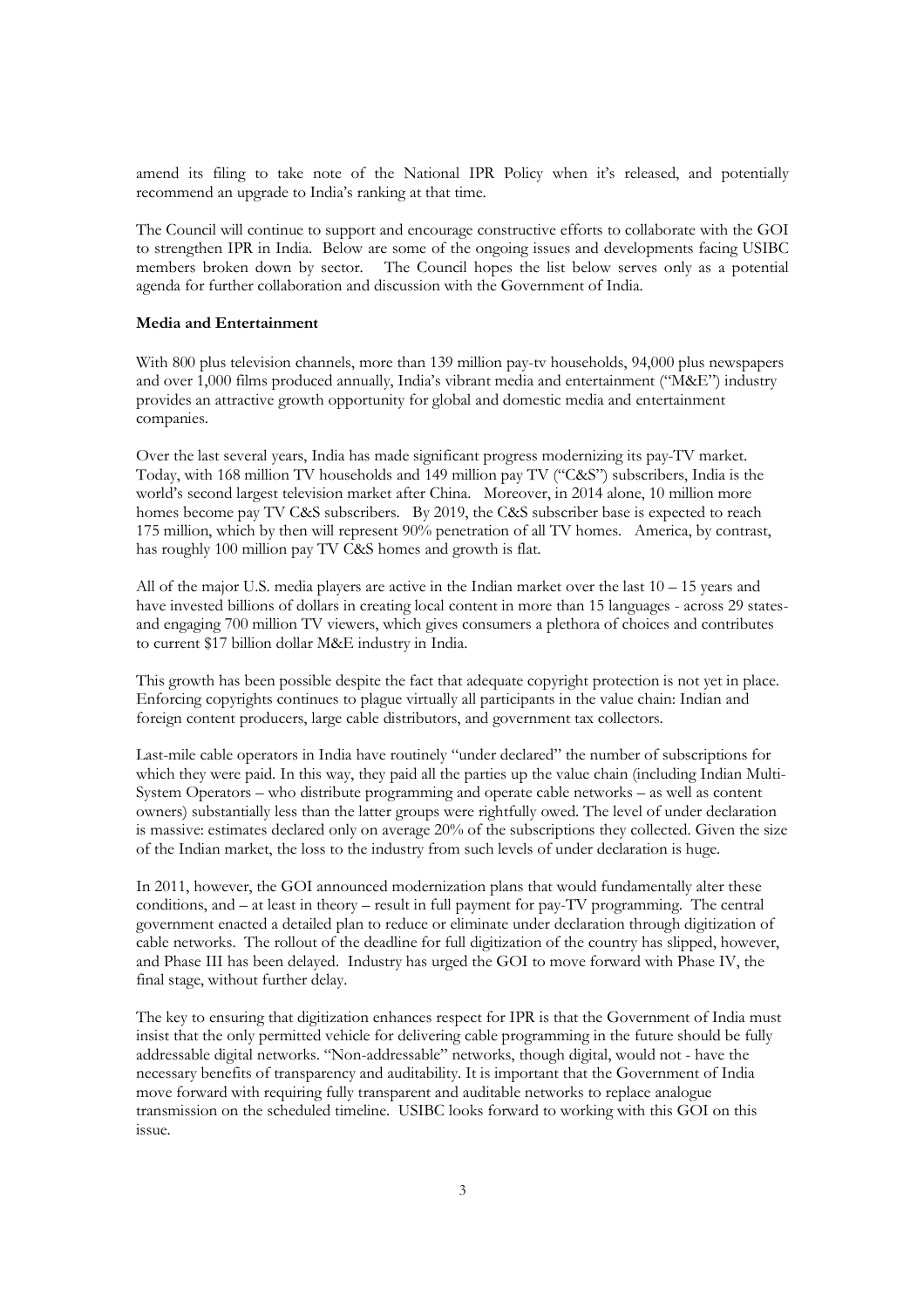USIBC looks forward to encouraging the Government of India to provide better market incentives for digitization and accelerate the modernization process by liberalizing its "must provide" program supply legislation and allowing for greater rate flexibility for premium products distributed over digital systems.

The rise of satellite broadcasting has been key to the competitive dynamic supporting digitization, and that segment of the industry now reaches over 50 million subscribers. The tax burden on this sector now is disproportionate, totaling about 30% of consumer payments, including a 10% license fee. The tax burden facilitates piracy as pirate enterprises, online and off, do not have to pay similar taxes. There has been a consistent demand from the industry to reduce the taxation – especially the license fee - as other taxes are likely to be rationalized with introduction of a GST.

Another IPR issue that unfortunately has become more common with the spread of satellite reception boxes is the unauthorized use of such boxes by unscrupulous cable operators to provide (unpaid) premium programming to consumers. Indian courts have, however, recognized this practice as a clear violation of copyright laws, and the police have taken some actions against cable operators, which has had a useful deterrent effect. Indian courts have also been willing to grant preemptive "John Doe" blanket injunctions against cable-operator piracy of specific sporting tournaments. Such injunctions have been useful to the legitimate industry because they allow faster action against pirates, with immediate penalties.

Another significant concern for broadcasters in India arises from distribution of the channels of public broadcaster Doordarshan ("DD") by satellite on an unencrypted basis – including sports content that is owned by private rights holders but obliged to be shared with Doordarshan under the Sports Broadcasting Signals (Mandatory Sharing with Prasar Bharati) Act, 2007. The unencrypted satellite distribution results in major overspill across all of Asia. The DD broadcasts can also be easily picked up by internet pirates.

Thus, due to the lack of encryption, the sports content that is the subject of compulsory sharing under Indian law becomes an easy object of global pirate distribution. Despite attempts to consult with the Government of India on this issue, DD continues to make its signal widely available outside of India on a free to air basis.

From a broader policy making perspective, copyright ought to be recognized as an industrial property and seen in the eyes of the Government of India as a valuable asset to be protected. In order for India's creative / copyright industries to achieve national goals of increased contribution to the economy by providing more jobs, it is critical that the responsibility for the Copyright Act, 1957 and related International Conventions be consolidated and shifted to DIPP.

The current structure the Copyright Act, 1957, which impacts a broad range of industries including software, film, broadcasting, music, online content, and publishing, is under the Ministry of Human Resource Development. This Ministry has not adequately addressed issues important to the development of these copyright-driven industries and has resulted in fragmentation of the IPR regime in India.

Adding greater uncertainty and confusion to the copyright regime, the broadcast industry is licensed under the Ministry of Information & Broadcasting, but its monetization prospects are substantially determined by the Telecom Regulatory Authority of India (TRAI). The TRAI Act 1997, being primarily concerned with telecommunication services, had categorically kept broadcasting services out of its purview when it was originally enacted. Broadcasting services were squarely covered by the Copyright Act India is a signatory to the Berne convention and the related TRIPS Agreement. Subsequently, however, broadcasting services were nevertheless brought within the remit of the TRAI Act.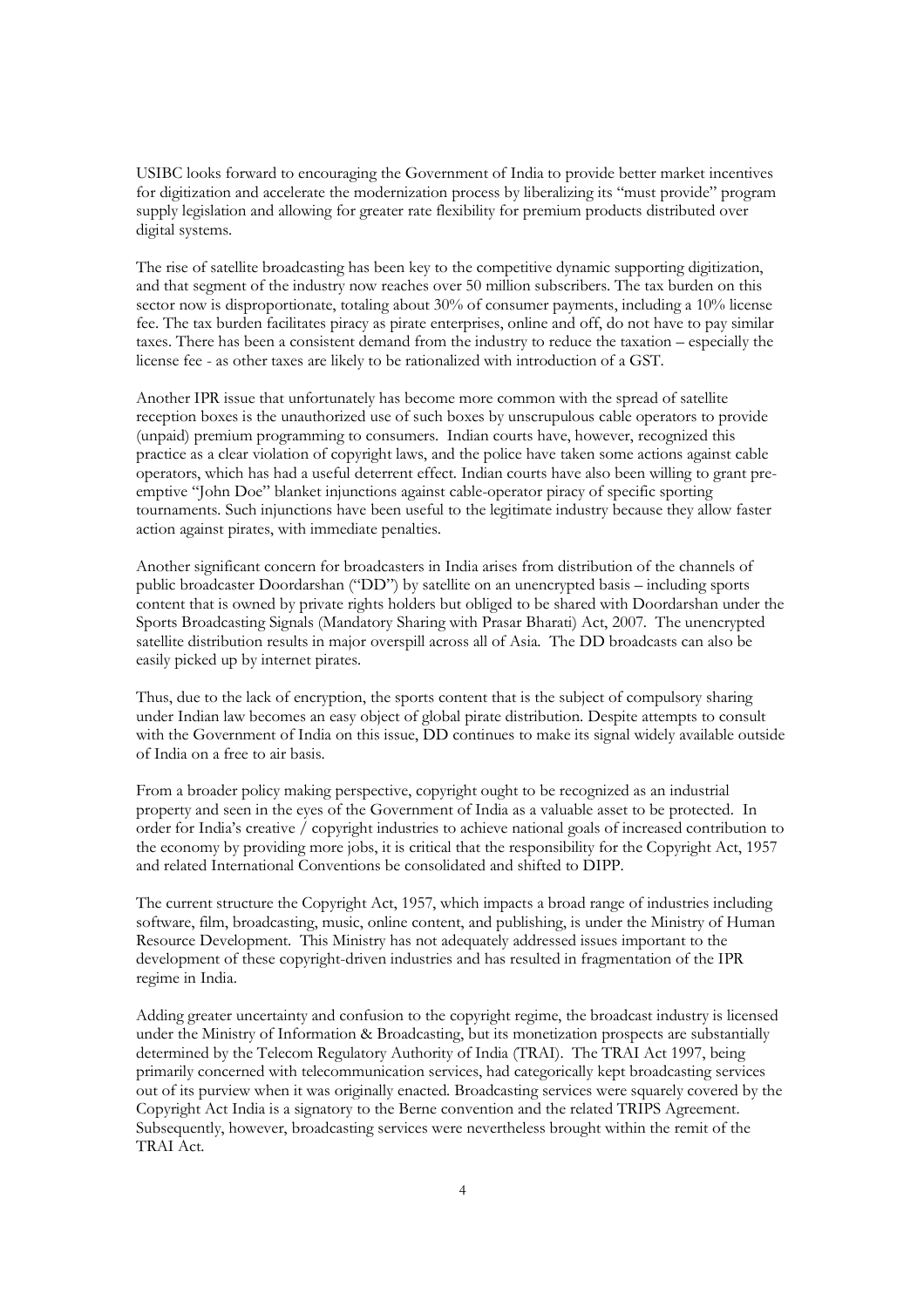In short, broadcasting and the underlying IPR is caught in a quagmire between various ministries. The broadcasting industry and others are in need for centralized policy development. In all other jurisdictions that have signed the Berne convention their communication laws, while regulating broadcasting services, have always ensured a harmonious interpretation and construction between copyright and communication laws.

USIBC's broadcasting members would request the GOI to constitute a joint working group of copyright experts, industry representatives, and TRAI representatives to deliberate on and come up with recommendations with the required changes in the policy, legal, and regulatory frameworks that would inform the discourse of broadcasting in India. This would help to ensure that India's IPR regime in so far as copyright is concerned - is in line with international treaties.

Given that copyright has now moved into the realms of multiple industries, it is imperative that the legislative, regulatory, and policy framework pertaining to the same should be overseen by the DIPP and USIBC looks forward to working with the GOI on these issues.

# **Life Sciences**

As noted above, there have been several positive developments for the life sciences industry on IPR over the past year. But India's patent law continues to prohibit patent protection for incremental innovation under Section 3(d) of its patent law ("Section  $3(d)$ "). Inventions that strike at the core of the life sciences sector—such as treatments for various cancers--are excluded from patentability. Indian law still precludes patenting of a wide range of basic commercial products in the life sciences industry, discouraging both indigenous and international investment in a sector where India is wellpositioned to compete and succeed.

USIBC members have noted that while they appreciate the new Guidelines for Examination of Patent Applications in the Field of Pharmaceuticals, the guidelines have had little impact to address these challenges of interpreting section 3(d), although UISBC recognizes, however, that the Government of India has indicated they would be willing to further clarify the guidelines. We look forward to working with the Government of India to bring more clarity and predictability to this important law for Industry.

India also does not provide patent linkage or regulatory data protection. USIBC looks forward to working with the GOI on finding a constructive method to solve this outstanding issue. USIBC has sent in several letters to the GOI recommending avenues on how the issue of patent-linkage might be solved, but no concrete proposals have yet to be tabled by the GOI. USIBC looks forward to continuing to discuss these issues with the GOI.

The Indian Patent Act also imposes unique disclosure requirements for inventions using biological materials. Applicants are required to identify the source and geographical origin of biological materials and also provide evidence that they have received permission from the National Biodiversity Authority ("NBA") to file for intellectual property protection on an invention using biological materials from India. This often places an undue burden on the applicant as it may be not be possible to ascertain the source and geographical origin of a particular material, especially if it has been procured from a commercial institution or depository or obtained from a public collection. Obtaining NBA approval has proved problematic and has resulted in the delay in the grant of patents. We look forward to continued engagement with the Government of India on this issue.

Despite compulsory licensing denials, Industry continues to be concerned by the potential threat of compulsory licensing. The Government of India has privately reassured India it would not use Compulsory Licenses for commercial purposes. USIBC would be further encouraged if the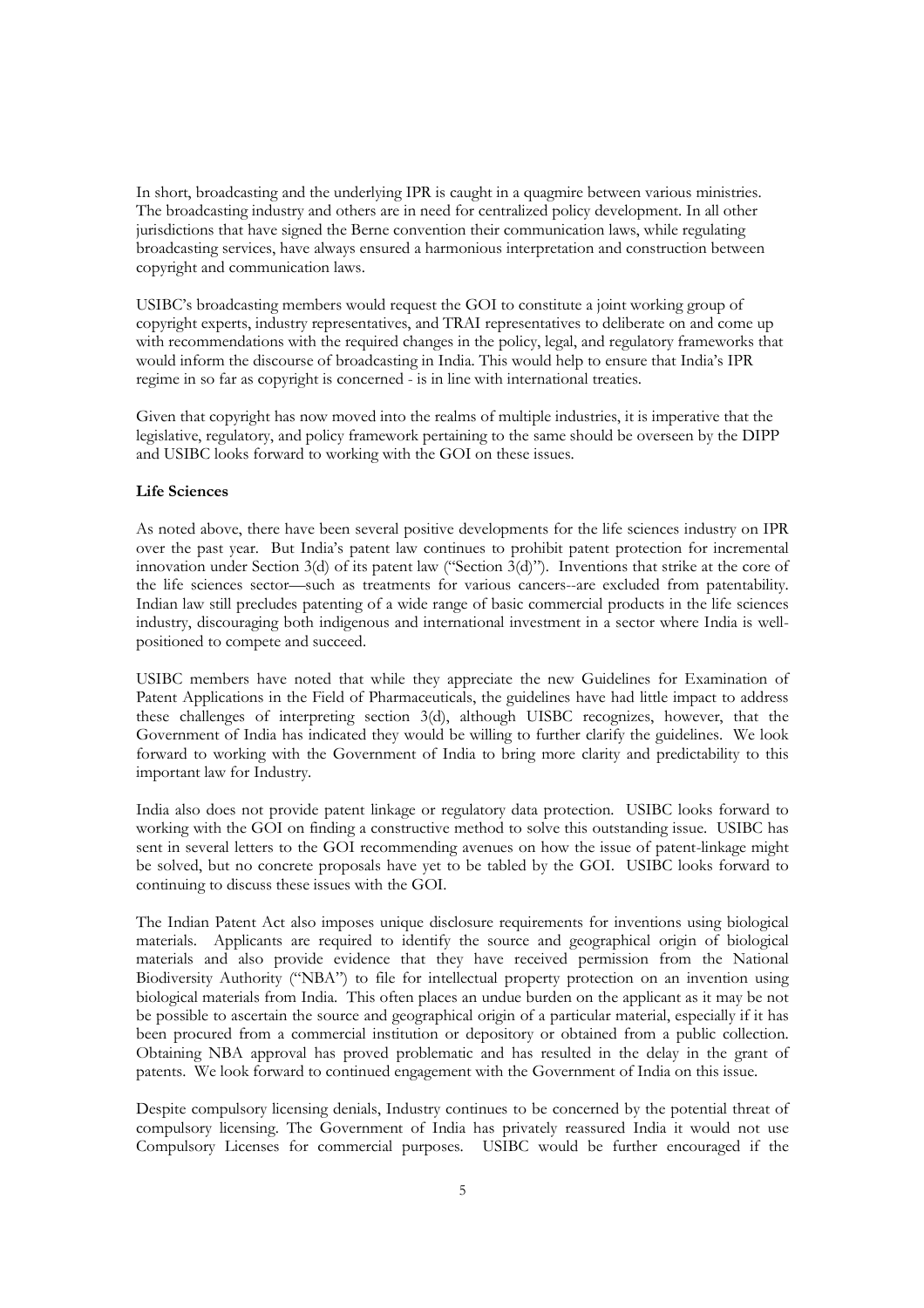Government of India made a public commitment to forego using compulsory licensing for commercial purposes and in public emergencies only, which would greatly enhance legal certainty for innovative industries.

# **Digital Economy**

As mentioned above, USIBC was disappointed that the Final Guidelines for the Examination of Patent Applications for Computer Related Inventions was delayed. We look forward to working with the Government of India to reinstate the guidelines as soon as possible.

As the Government of India may consider encryption policies, USIBC would urge the development of a policy that does not mandate companies releasing their encryption keys or other sensitive intellectual property.

USIBC believes that preventing online pirated content and preserving copyright is a paramount concern. Because India does not have a clear safe harbor framework for online intermediaries, however, U.S. internet companies are not necessarily protected from third party liability in India for user actions in case of copyright infringements. USIBC urges the Government of India to develop an enforcement framework that facilities the removal of copyright works online and that does not necessarily put the liability on the internet companies, but on the individual infringers themselves. These safe harbors from intermediary liability are not just critical elements of balanced intellectual property enforcement frameworks; they also power digital trade and enable companies dependent upon intellectual property to access new markets.

# **Legal System**

Trademark protection and its connection to frivolous criminal cases brought against U.S. companies has been an ongoing issue in India. USIBC has seen several U.S. companies and senior executives taken into local criminal courts by a trademark defendant using the criminal system as a pressure tactic. Recognizing that India's judiciary is completely autonomous from the Government of India, Industry looks forward to working with the Government of India to determine how it can bring increased predictability to businesses that rely on trademarks in India and how it might be possible to discourage the use of India's legal system simply to put pressure on companies in effort to prevent lawful enforcement of trademarks.

# **Trade Secrets and Market Access**

Industry in the information and communications technology sector have stated that in-country testing requirements and data- and server-localization requirements limit market access in India and compromise their intellectual property and trade secrets. Industry looks for discussing with the Government of India how they can resolve this issue and is further encouraged by discussions with the Government of India that they are interested in discussing the possibility of trade secret legislation.

#### **Membership and Ratification of International Treaties**

Although India is not a contracting party to many well-established international treaties, USIBC believes that the IP environment could be improved by further exploring its potential membership into these treaties including the WIPO Copyright Treaty; the WIPO Performances and Phonograms Treaty; and the Singapore Treaty on the Law of Trademarks.

In 2015, Industry was discouraged when the Indian delegation at the UNFCCC sought to undermine the incentives to develop green technologies by compromising intellectual property protections